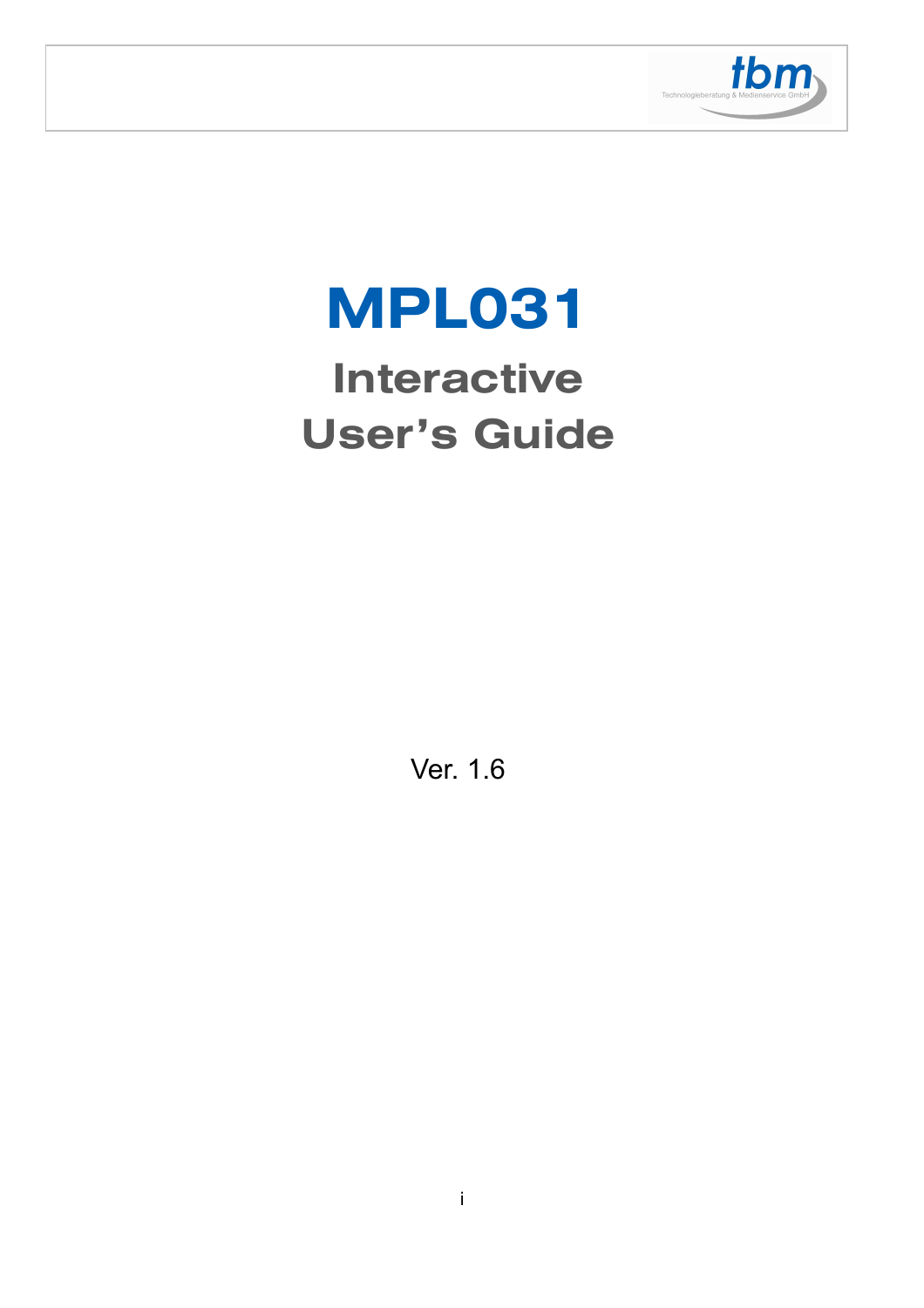

# [Index]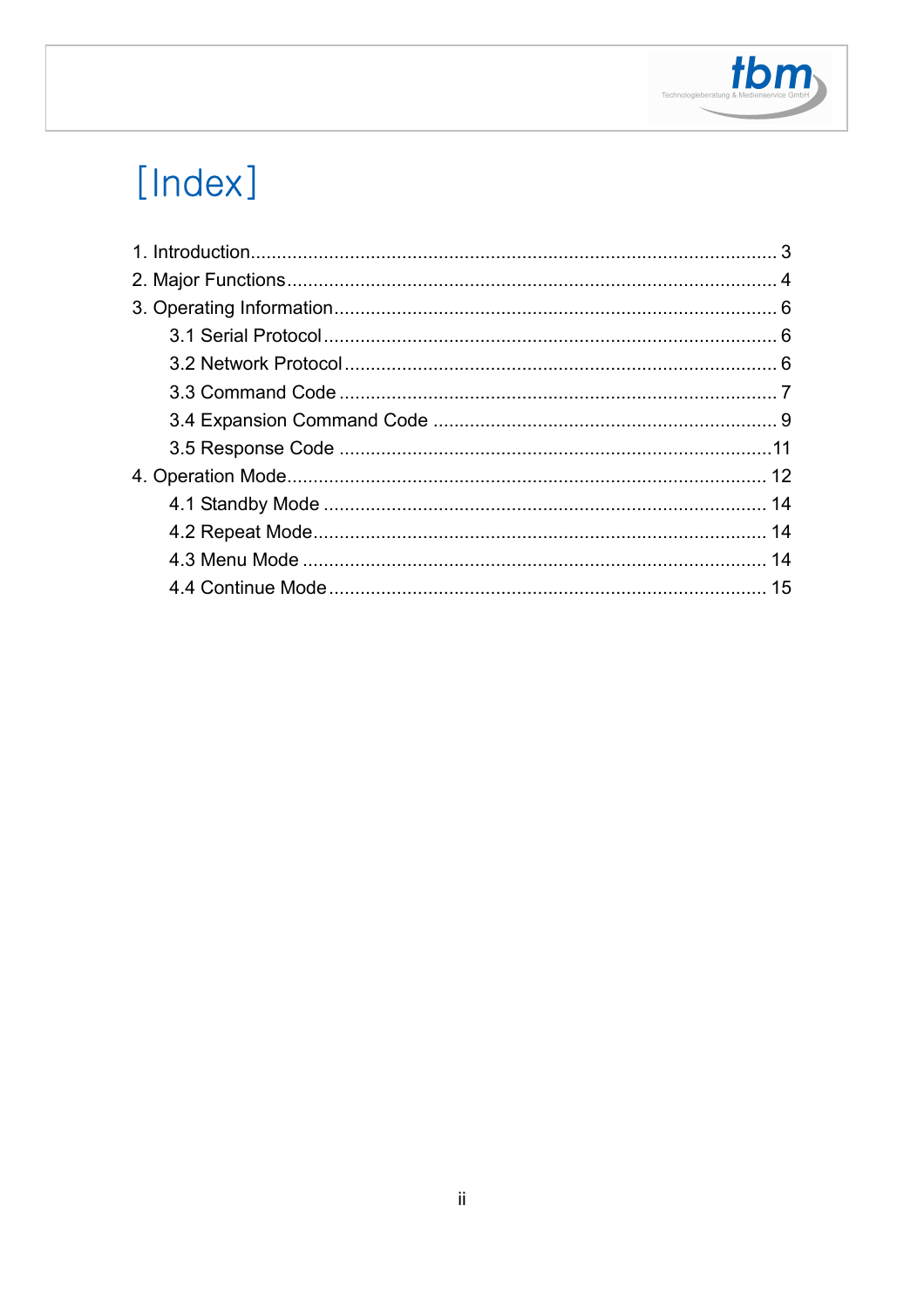

# **1. Introduction**

# 1.1 Notation

This Documentation uses various labels and name that serve as your guides to operating this product.

#### Notational conventions

|                  | A "caution" indicates a section of the manual that requires special |
|------------------|---------------------------------------------------------------------|
| <b>Caution</b>   | attention.                                                          |
| <b>Reference</b> | A "referene" provides information related to the current topic.     |
| <b>Example</b>   | An "example" indicates on example related to the current topic.     |
| <b>Note</b>      | A "note" provides supplementary information.                        |

#### Naming Conventions

| MPL031     | MPL031 is networked digital signage player. It can play high<br>definition advertisement media contents such as photo and movie. |
|------------|----------------------------------------------------------------------------------------------------------------------------------|
| <b>DSP</b> | The name of DSP(Digital Signage Player) in this document stands<br>for MPL031.                                                   |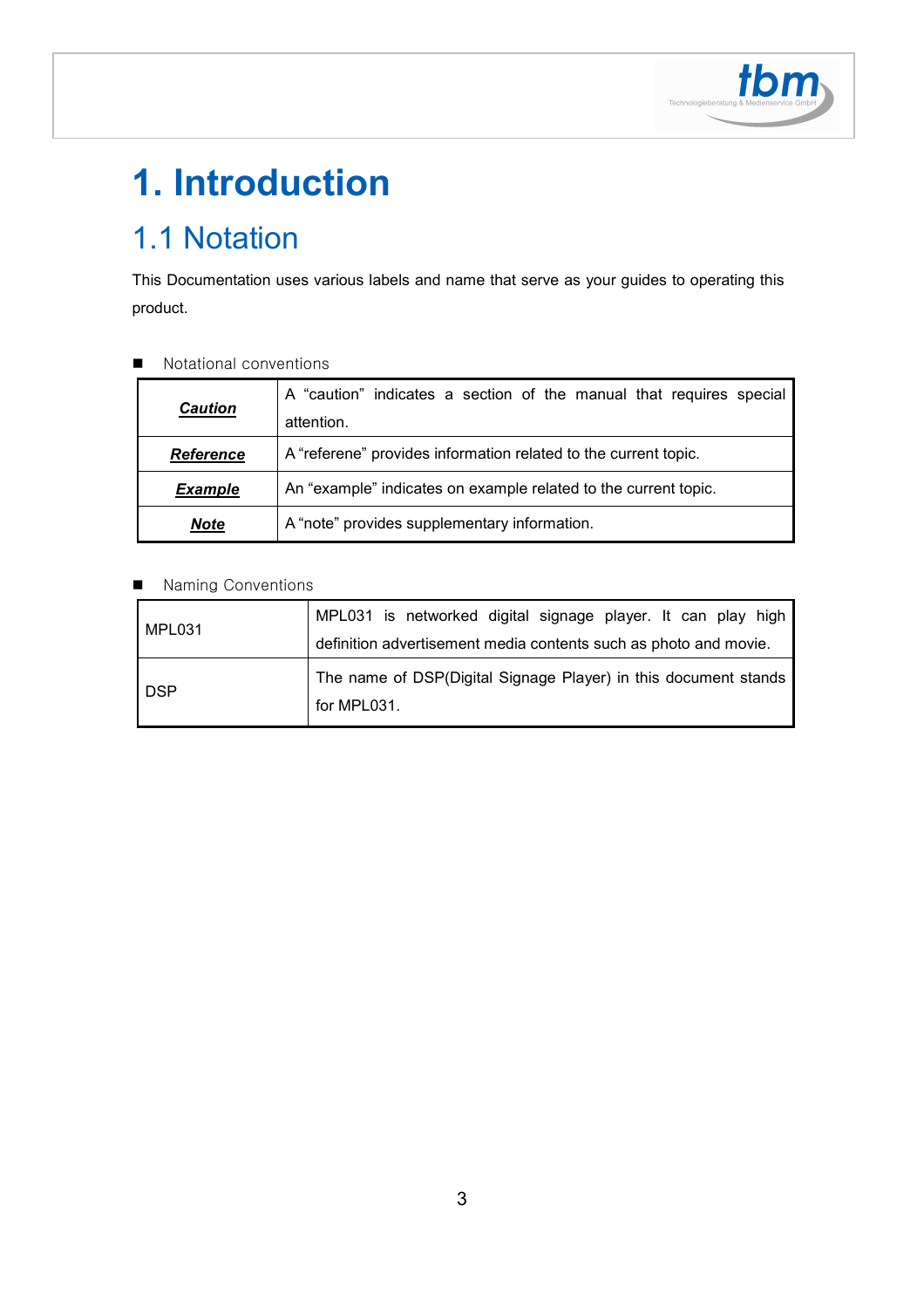

# **2. Major Functions**

Interactive type support Serial interface and Network interface to communicate between DSP and user.

This type is suitable for Kiosk or information system at museums, tourist center and shopping mall.

There are Standby mode, Repeat mode, Menu mode, and Continue mode in the Interactive type.

The following picture is an example that shows RS232 interface between DSP and DCU. DCU (Device Control Unit) allows direct communication between the human and the DSP that works in interactive type. Instead of DCU, the user can use PC or other embedded equipments. If you want to know about DCU in detail, refer to DCU user's manual.



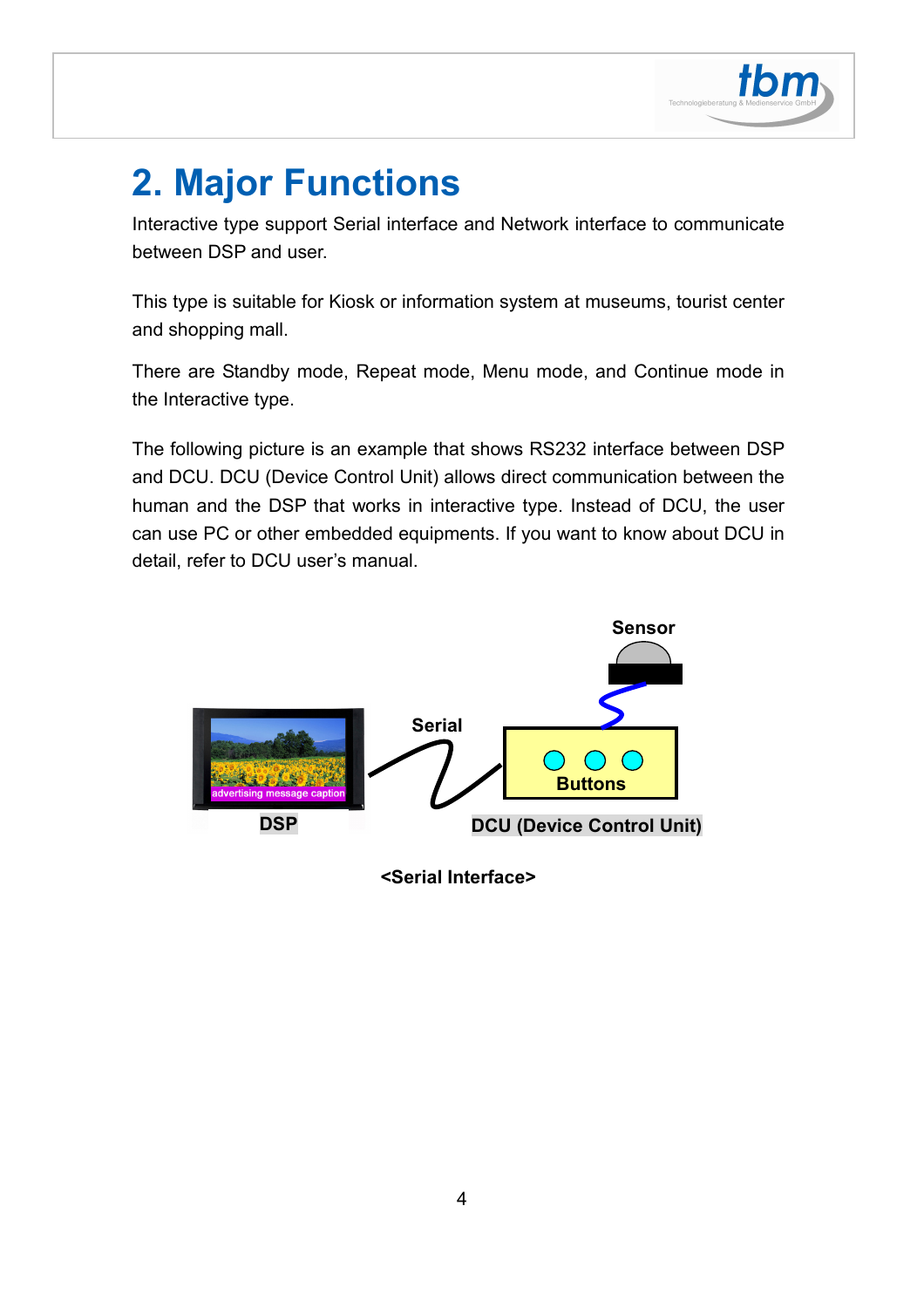

The following picture is an example that shows Network interface between DSP and NDCU. NDCU (Network Device Control Unit) can control more than one DSP. The user can use PC or other embedded equipments as Network Device Control Unit.



**<Network Interface>**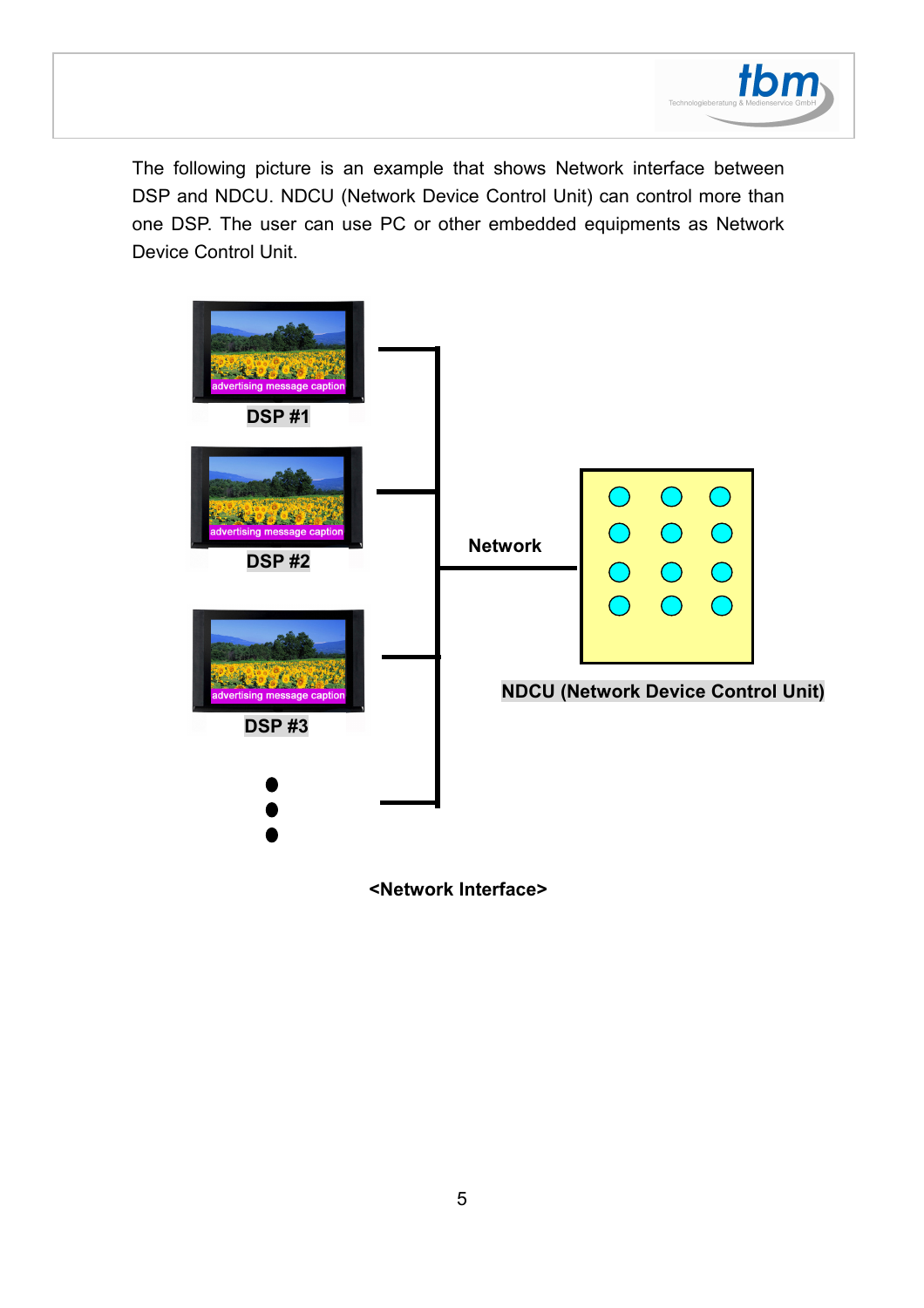

# **3. Operating Information**

## **3.1 Serial Protocol**

- Baud rate: depends on DSP setting (default is 4800 bps)
- Data bit: depends on DSP setting (default is 8 bit)
- Parity bit: depends on DSP setting (default is None)
- Stop bit: depends on DSP setting (default is 1 bit)
- Related DSP settings
- BASIC->DSP Mode: Interactive Mode
- ADVANCED->Interactive Setting->Mode
- ADVANCED->Interactive Setting->Response Type: Serial
- ADVANCED->Interactive Setting->Serial Baud Rate
- ADVANCED->Interactive Setting->Serial Data Bit
- ADVANCED->Interactive Setting->Serial Parity Bit
- ADVANCED->Interactive Setting->Serial Stop Bit

### **3.2 Network Protocol**

- uses UDP
- Port number: depends on DSP setting (default is 9300)
- Related DSP settings
- BASIC->DSP Mode: Interactive Mode
- ADVANCED->Interactive Setting->Mode
- ADVANCED->Interactive Setting->Response Type: Network
- ADVANCED->Interactive Setting->Network IP
- ADVANCED->Interactive Setting->Network Port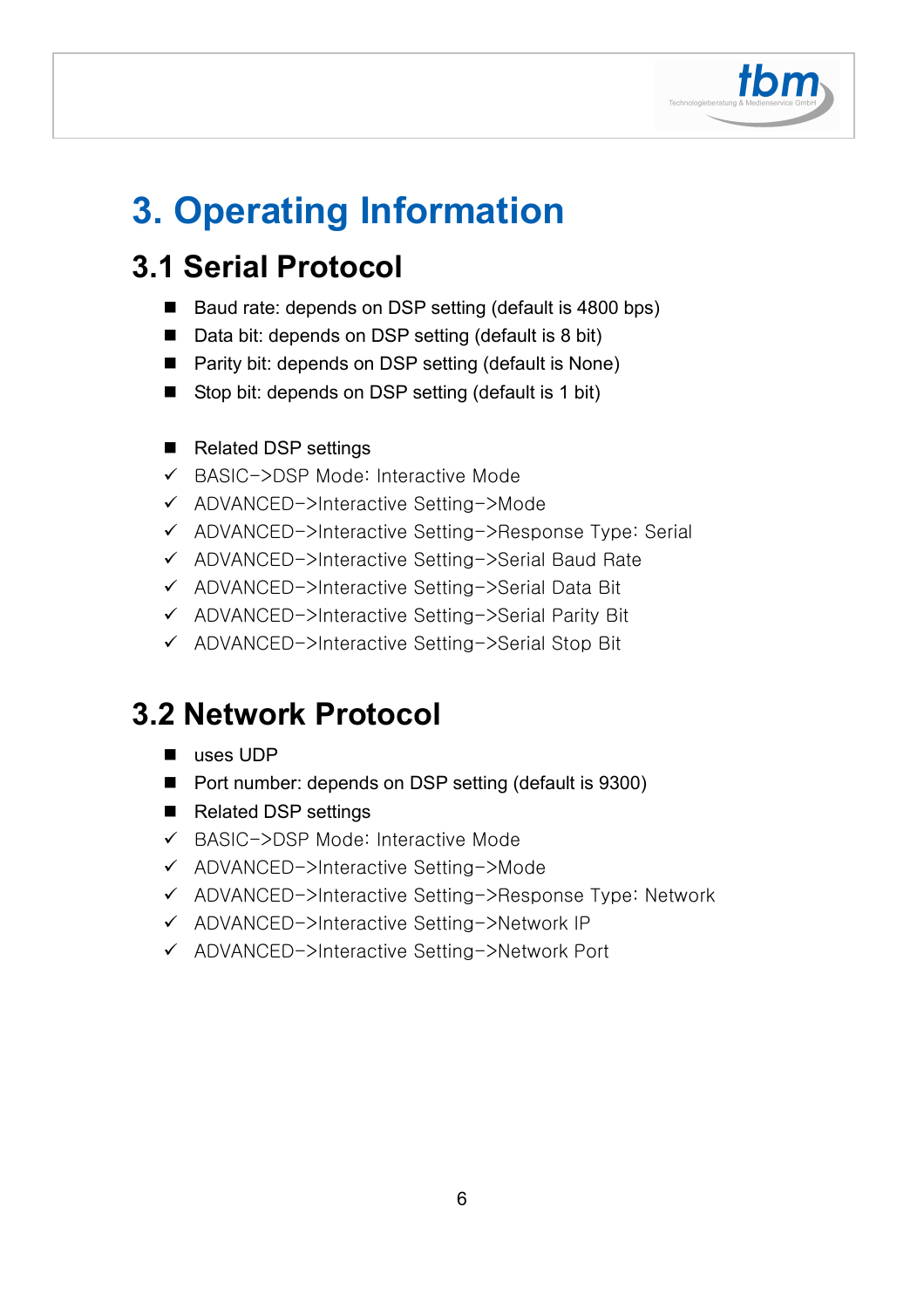

# **3.3 Command Code**

#### ■ : Support,  $□$  : Not-Support, 1 : Standby, 2 : Repeat, 3 : Menu, 4 : Continue

| Code           | Content                | Description                           | Operating    |                |   |                |
|----------------|------------------------|---------------------------------------|--------------|----------------|---|----------------|
| (Hex)          |                        |                                       | Mode         |                |   |                |
| $1 - C7$       | Play track             |                                       |              |                |   |                |
|                | #001~#200              |                                       |              |                |   |                |
| Code           | Content                | Description                           | $\mathbf{1}$ | $\overline{2}$ | 3 | $\overline{4}$ |
| (Hex)          |                        |                                       |              |                |   |                |
| C <sub>8</sub> | NC                     |                                       |              |                |   |                |
| C <sub>9</sub> | Power ON/OFF           | Toggle Power ON and OFF               |              |                |   |                |
| CA             | System Reset           | Reset system                          |              |                |   |                |
| $CB \sim D9$   | <b>NC</b>              |                                       |              |                |   |                |
| DA             | Mute                   | Toggle Mute ON and OFF                |              |                |   |                |
| DB             | <b>NC</b>              |                                       |              |                |   |                |
| DC             | Expansion              | Refer to 3.4 expansion command code   |              |                |   |                |
|                | Command                |                                       |              |                |   |                |
| DD             | <b>Request Track</b>   | Response current track number         |              |                |   |                |
|                | Number                 |                                       |              |                |   |                |
| DE             | Request Interactive    | Response current interactive mode     |              |                |   |                |
|                | Mode                   | (0x1:standby mode, 0x2:repeat mode,   |              |                |   |                |
|                |                        | 0x3:menu mode, 0x4:continu mode)      |              |                |   |                |
| DF             | <b>Request Current</b> | Response current time                 |              |                |   |                |
|                | Time                   | 14bytes numeric string                |              |                |   |                |
|                |                        | YYYYMMDDHHMMSS                        |              |                |   |                |
| $E0 \sim E8$   | <b>NC</b>              |                                       |              |                |   |                |
| E <sub>9</sub> | Volume +               | Increase volume                       |              |                |   |                |
| EA             | NC                     |                                       | $\Box$       | $\Box$         |   | ப              |
| EB             | Pause                  | Pause playing file                    |              |                |   |                |
| EC             | Play                   | Play paused file                      |              |                |   |                |
| ED             | Volume -               | Decrease volume                       |              |                |   |                |
| EE             | Expansion              | Refer to 3.4 expansion command code   |              |                |   |                |
|                | Command                |                                       |              |                |   |                |
| EF             | Start                  | Start auto play                       | п            |                |   |                |
| F <sub>0</sub> | Continue mode          | Set interactive mode to continue mode |              |                |   |                |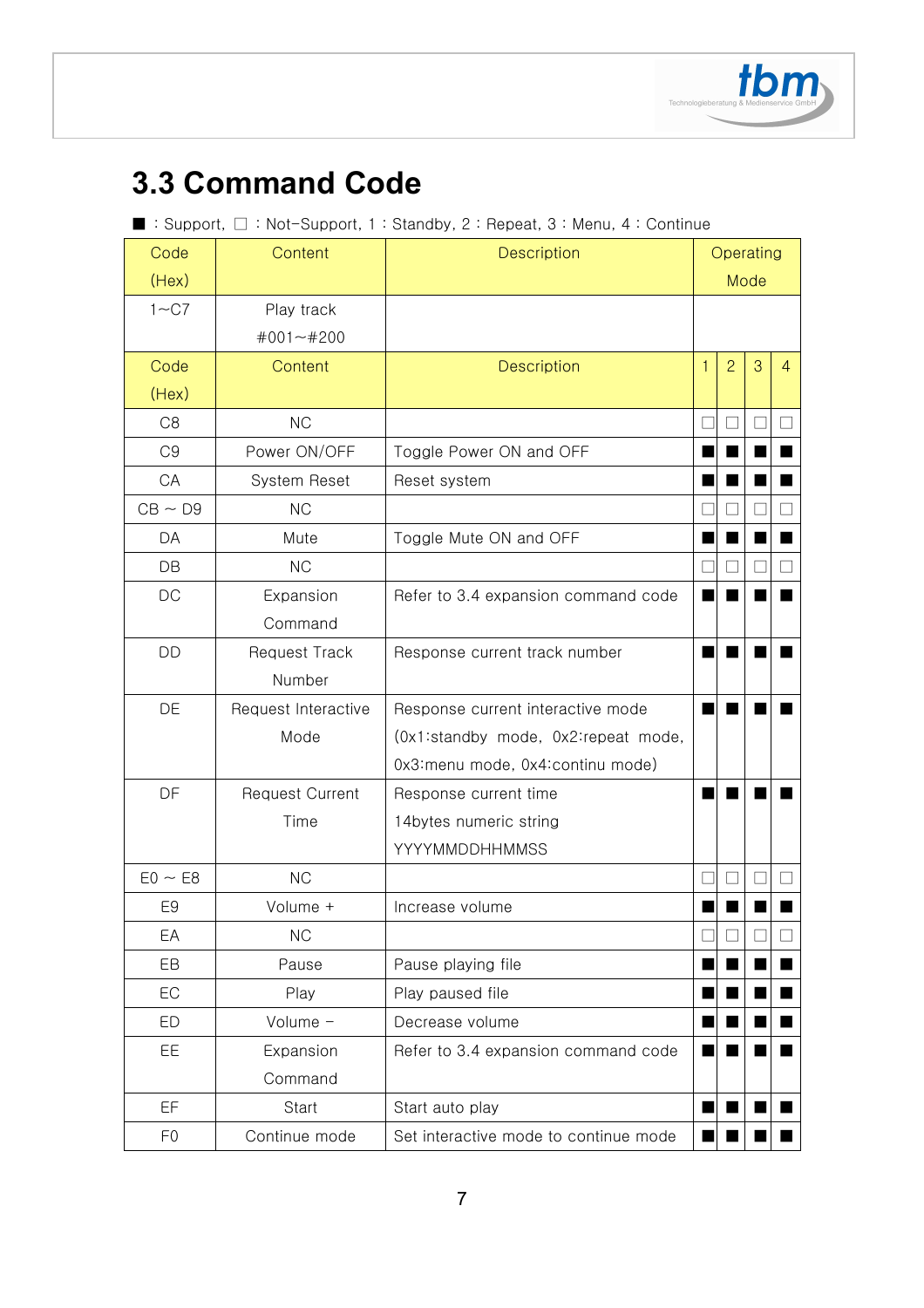

| F1             | <b>NC</b>    |                                      |  |  |
|----------------|--------------|--------------------------------------|--|--|
| F <sub>2</sub> | NC.          |                                      |  |  |
| F <sub>3</sub> | Prev         | Back to previous file                |  |  |
| F4             | Next         | Go to next file                      |  |  |
| F <sub>5</sub> | Stop         | Stop auto play                       |  |  |
| F6             | Pause/Play   | Toggle pause and play                |  |  |
| F7             | Pause/Play   | Toggle pause and play                |  |  |
| F <sub>8</sub> | <b>NC</b>    |                                      |  |  |
| F <sub>9</sub> | Repeat mode  | Set interactive mode to repeat mode  |  |  |
| FA             | Menu mode    | Set interactive mode to menu mode    |  |  |
| FB             | Standby mode | Set interactive mode to standby mode |  |  |
| FC             | NC.          |                                      |  |  |
| FD             | NC.          |                                      |  |  |
| FE.            | NC.          |                                      |  |  |
| FF             | <b>NC</b>    |                                      |  |  |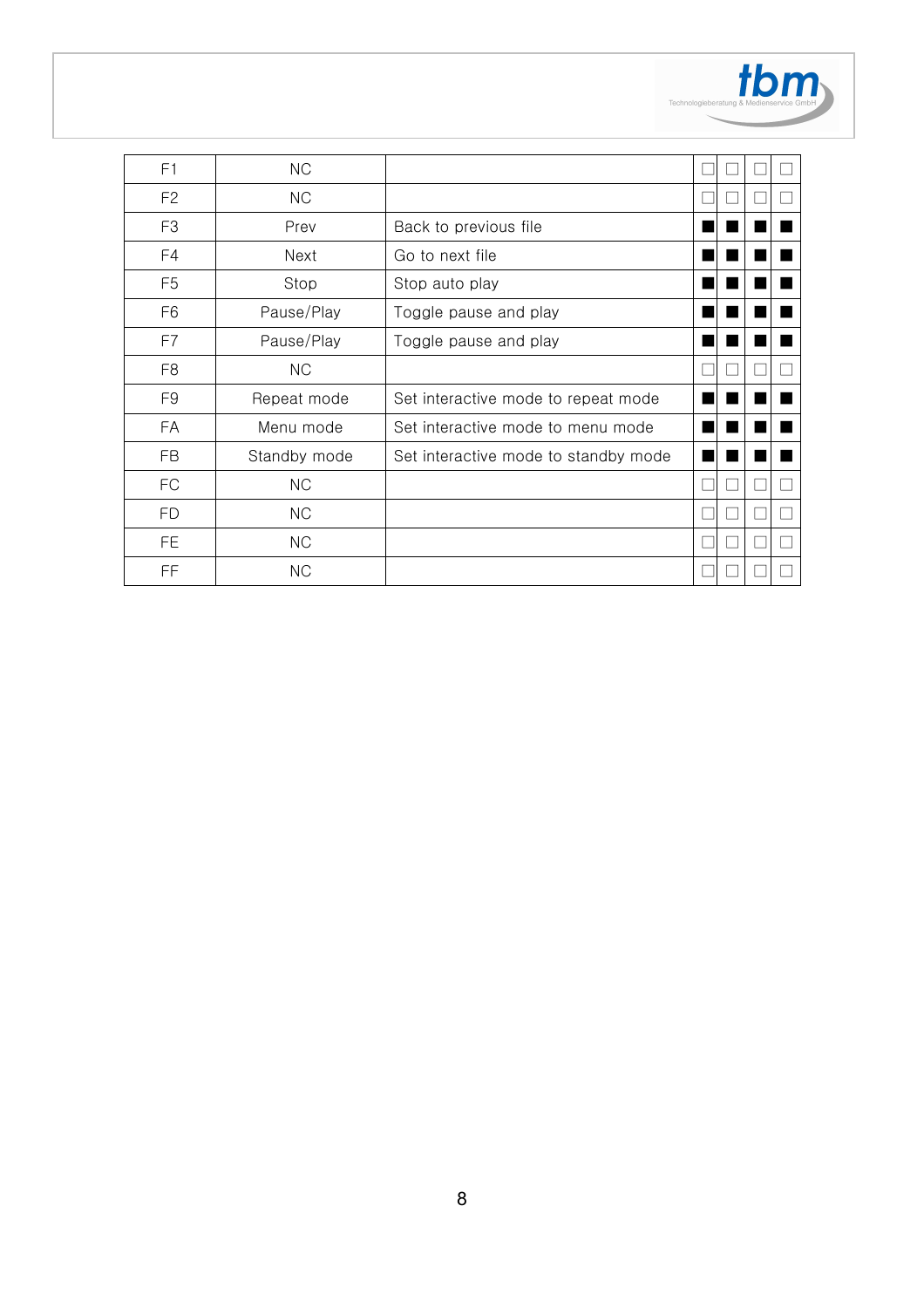

# **3.4 Expansion Command Code**

#### ■ : Support,  $□$  : Not-Support, 1 : Standby, 2 : Repeat, 3 : Menu, 4 : Continue

|    | Expansion |    |    | Content           | <b>Description</b> |   | $\overline{2}$ | 3 | 4 |
|----|-----------|----|----|-------------------|--------------------|---|----------------|---|---|
|    | Code(Hex) |    |    |                   |                    |   |                |   |   |
| DC | 01        | 10 | DC | S-Video           | Change video out   |   |                |   |   |
| DC | 01        | 20 | DC | Component 480p    | Change video out   |   |                |   |   |
| DC | 01        | 21 | DC | Component 720p    | Change video out   |   |                |   |   |
| DC | 01        | 22 | DC | Component 1080i   | Change video out   |   |                |   |   |
| DC | 01        | 23 | DC | Component 1080p   | Change video out   |   |                |   |   |
| DC | 01        | 30 | DC | VGA 640x480       | Change video out   |   |                |   |   |
| DC | 01        | 31 | DC | VGA 800x600       | Change video out   |   |                |   |   |
| DC | 01        | 32 | DC | VGA 1024x768      | Change video out   |   |                |   |   |
| DC | 01        | 33 | DC | VGA 1280x720      | Change video out   |   |                |   |   |
| DC | 01        | 34 | DC | VGA 1280x768      | Change video out   |   |                |   |   |
| DC | 01        | 35 | DC | VGA 1280x1024     | Change video out   |   |                |   |   |
| DC | 01        | 36 | DC | VGA 1360x768      | Change video out   |   |                |   |   |
| DC | 01        | 37 | DC | VGA 1366x768      | Change video out   |   |                |   |   |
| DC | 01        | 38 | DC | VGA 1440x900      | Change video out   |   |                |   |   |
| DC | 01        | 39 | DC | VGA 1600x900      | Change video out   |   |                |   |   |
| DC | 01        | 3A | DC | VGA 1600x1200     | Change video out   |   |                |   |   |
| DC | 01        | 3B | DC | VGA 1680x1050     | Change video out   |   |                |   |   |
| DC | 01        | 3C | DC | VGA 1920x1080     | Change video out   |   |                |   |   |
| DC | 01        | 3D | DC | VGA 1920x1200     | Change video out   |   |                |   |   |
| DC | 01        | 50 | DC | <b>HDMI 480i</b>  | Change video out   |   |                |   |   |
| DC | 01        | 51 | DC | HDMI 480p         | Change video out   |   |                |   |   |
| DC | 01        | 52 | DC | HDMI 720p         | Change video out   |   |                |   |   |
| DC | 01        | 53 | DC | <b>HDMI 1080i</b> | Change video out   | ٠ |                |   |   |
| DC | 01        | 54 | DC | <b>HDMI 1080p</b> | Change video out   |   |                |   |   |
| DC | 01        | 55 | DC | HDMI 640x480      | Change video out   |   |                |   |   |
| DC | 01        | 56 | DC | HDMI 800x600      | Change video out   |   |                |   |   |
| DC | 01        | 57 | DC | HDMI 1024x768     | Change video out   |   |                |   |   |
| DC | 01        | 58 | DC | HDMI 1280x720     | Change video out   |   |                |   |   |
| DC | 01        | 59 | DC | HDMI 1280x768     | Change video out   |   |                |   |   |
| DC | 01        | 5A | DC | HDMI 1280x1024    | Change video out   |   |                |   |   |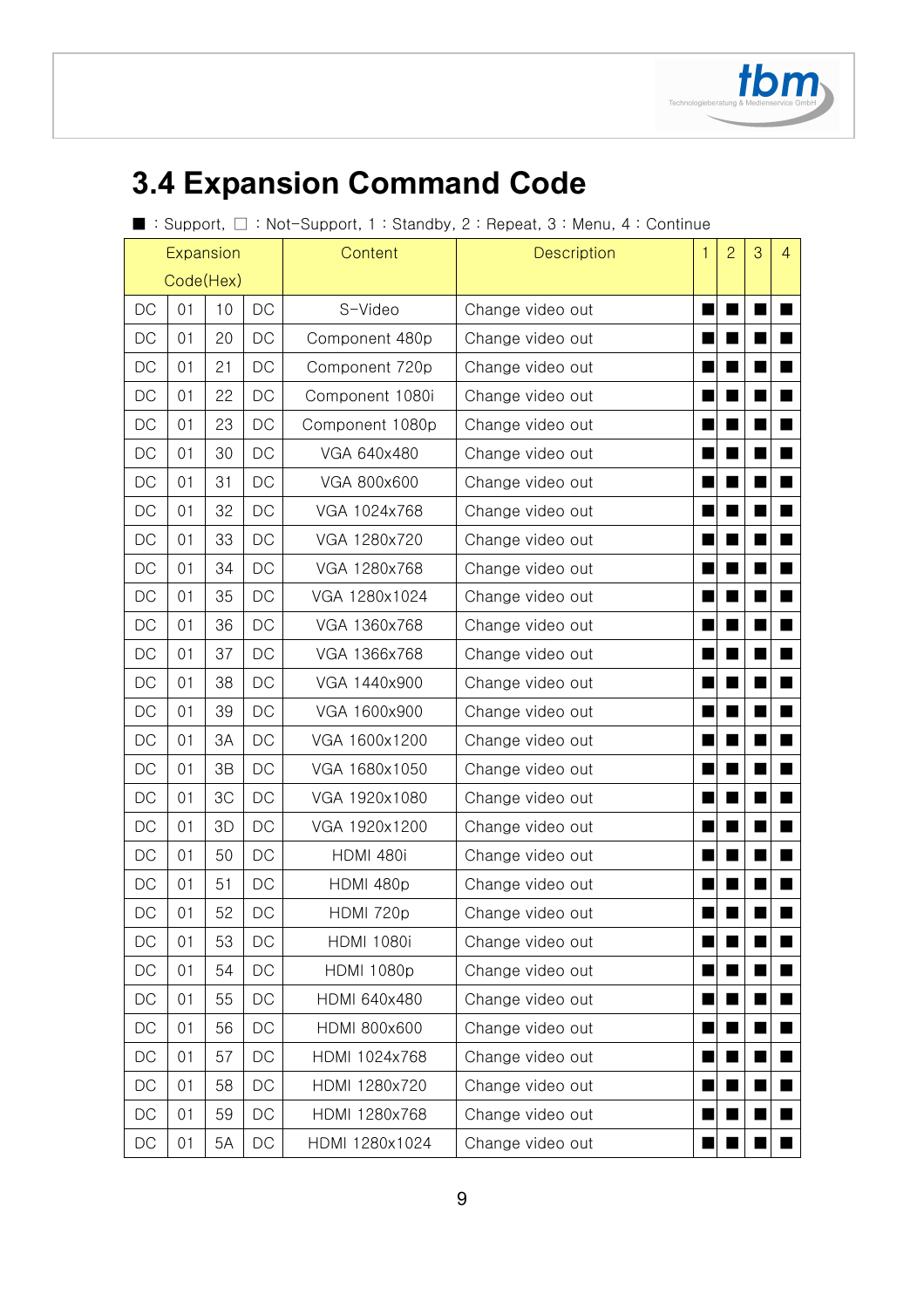| DC | 01 | <b>5B</b>   | DC        | HDMI 1360x768    | Change video out        |  |  |
|----|----|-------------|-----------|------------------|-------------------------|--|--|
| DC | 01 | 5C          | DC        | HDMI 1366x768    | Change video out        |  |  |
| DC | 01 | 5D          | DC        | HDMI 1440x900    | Change video out        |  |  |
| DC | 01 | 5E          | DC        | HDMI 1600x900    | Change video out        |  |  |
| DC | 01 | 5F          | DC        | HDMI 1600x1200   | Change video out        |  |  |
| DC | 01 | 60          | DC        | HDMI 1680x1050   | Change video out        |  |  |
| DC | 01 | 61          | <b>DC</b> | HDMI 1920x1080   | Change video out        |  |  |
| DC | 01 | 62          | DC        | HDMI 1920x1200   | Change video out        |  |  |
| DC | 01 | 70          | DC        | <b>DVI 480i</b>  | Change video out        |  |  |
| DC | 01 | 71          | DC        | <b>DVI 480p</b>  | Change video out        |  |  |
| DC | 01 | 72          | DC        | <b>DVI 720p</b>  | Change video out        |  |  |
| DC | 01 | 73          | DC        | DVI 1080i        | Change video out        |  |  |
| DC | 01 | 74          | DC        | DVI 1080p        | Change video out        |  |  |
| DC | 01 | 75          | DC        | DVI 640x480      | Change video out        |  |  |
| DC | 01 | 76          | DC        | DVI 800x600      | Change video out        |  |  |
| DC | 01 | 77          | <b>DC</b> | DVI 1024x768     | Change video out        |  |  |
| DC | 01 | 78          | DC        | DVI 1280x720     | Change video out        |  |  |
| DC | 01 | 79          | <b>DC</b> | DVI 1280x768     | Change video out        |  |  |
| DC | 01 | 7A          | DC        | DVI 1280x1024    | Change video out        |  |  |
| DC | 01 | 7B          | DC        | DVI 1360x768     | Change video out        |  |  |
| DC | 01 | 7C          | DC        | DVI 1366x768     | Change video out        |  |  |
| DC | 01 | 7D          | DC        | DVI 1440x900     | Change video out        |  |  |
| DC | 01 | 7E          | DC        | DVI 1600x900     | Change video out        |  |  |
| DC | 01 | 7F          | DC        | DVI 1600x1200    | Change video out        |  |  |
| DC | 01 | 80          | DC        | DVI 1680x1050    | Change video out        |  |  |
| DC | 01 | 81          | DC        | DVI 1920x1080    | Change video out        |  |  |
| DC | 01 | 82          | DC        | DVI 1920x1200    | Change video out        |  |  |
| DC | 02 | $0 -$<br>1F | DC        | Volume Control   | Set volume From 0 to 31 |  |  |
| EE | XX | XX          | EE        | Play track       |                         |  |  |
|    |    |             |           | $0001 \sim FFFF$ |                         |  |  |

tbm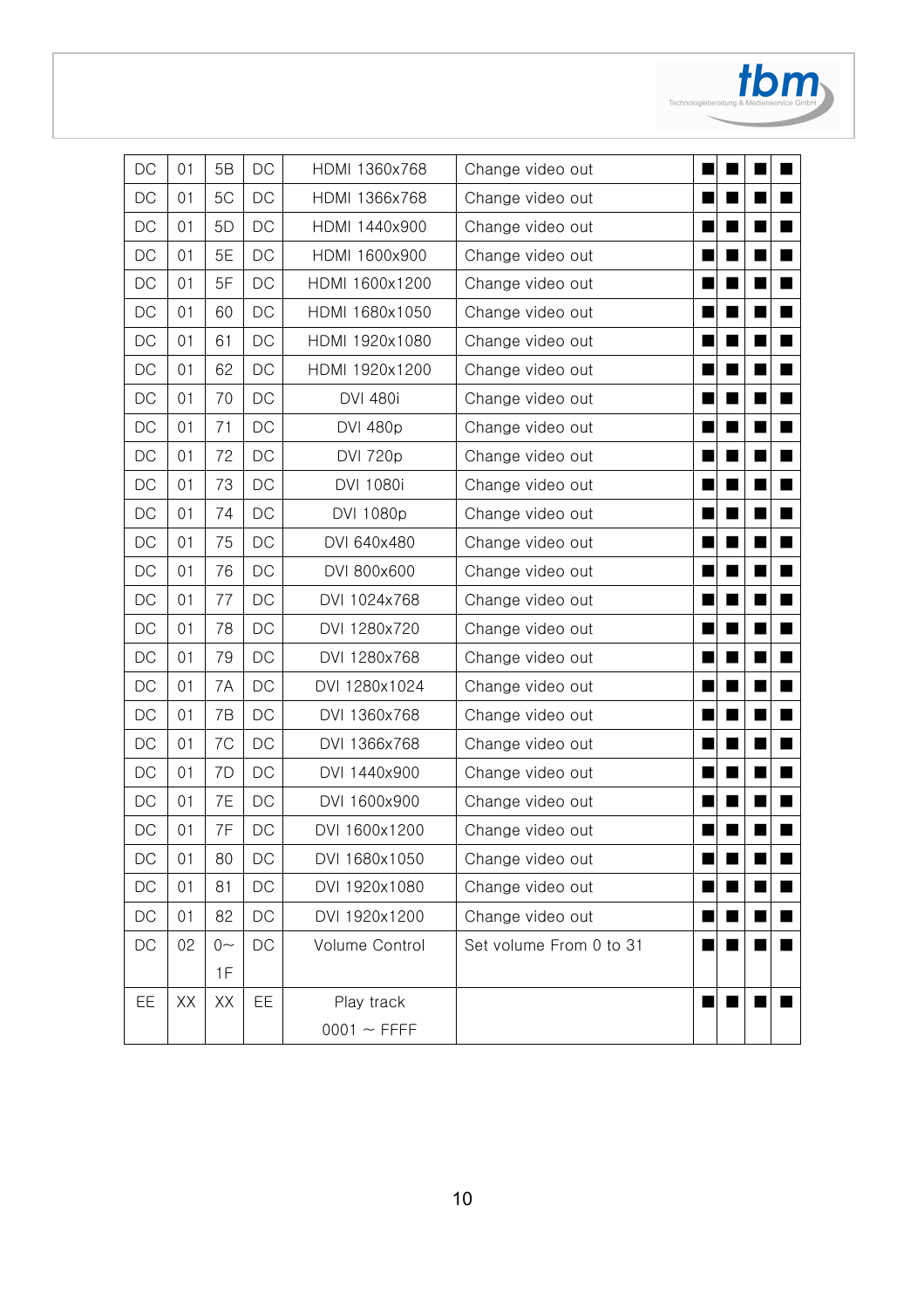

# **3.5 Response Code**

| #W         | #X        | #Y              | #Z              |                             |
|------------|-----------|-----------------|-----------------|-----------------------------|
| Byte No.   | Byte No.  | <b>Function</b> | <b>Function</b> |                             |
| (Hex Code) | Hex Code) | (Hex Code)      | (Hex Code)      | <b>Description</b>          |
| 30         | 33        | 30              | 42              | pause                       |
| 30         | 33        | 30              | 39              | play, start of a file       |
| 30         | 42        | 30              | 31              | time counter (1 Sec.)       |
| 30         | 42        | 39              | 39              | time counter (99 Sec.)      |
| 30         | 39        | 30              | 30              | volume level 0              |
| 30         | 39        | 33              | 31              | volume level 31             |
| 30         | 38        | 30              | 31              | track 1                     |
| 30         | 38        | 39              | 39              | track 99                    |
| 30         | 34        | 30              | 31              | end of a file of a group    |
| 30         | 31        | 30              | 31              | end of file or end of group |
| 30         | 32        | 32              | 43              | loop menu file              |
| 30         | 32        | 30              | 35              | initial the player          |

#### Respond back 6 bytes each time: #W,#X,20h,#Y,#Z,FFh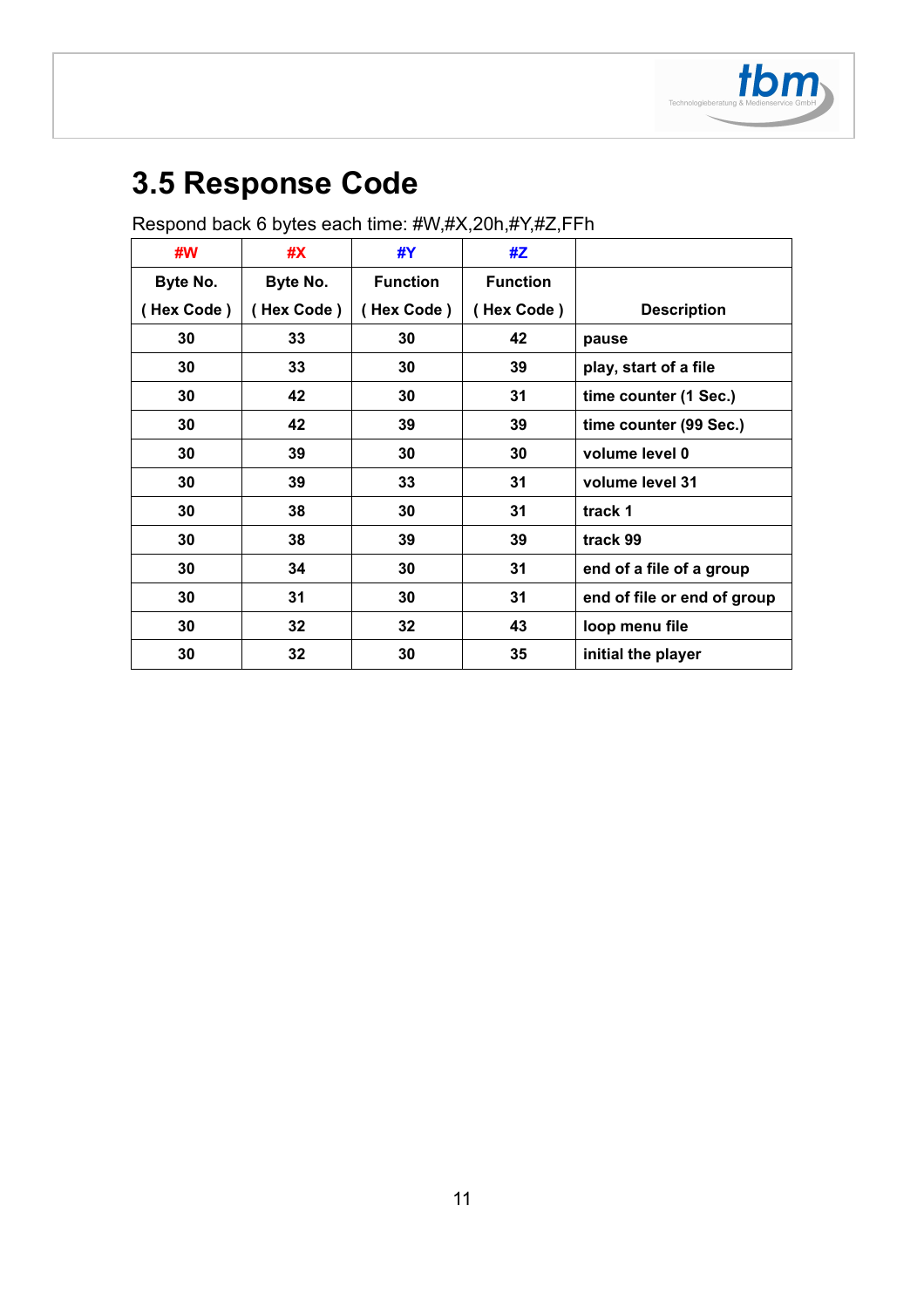

# **4. Operation Mode**

The DSP checks playlist and plays files as configured mode after boot-up.

Track number is defined by file order in a time schedule. For example, if the playlist is same as <Figure 1>, the first track is 001.avi, and the second track is 002.jpg.



If you use Advanced Playlist, track number is defined by Scene order in a time schedule. For example, if the playlist is same as <Figure 2>, the first track is Scene 001, and the second track is Scene 002.



<Figure 2>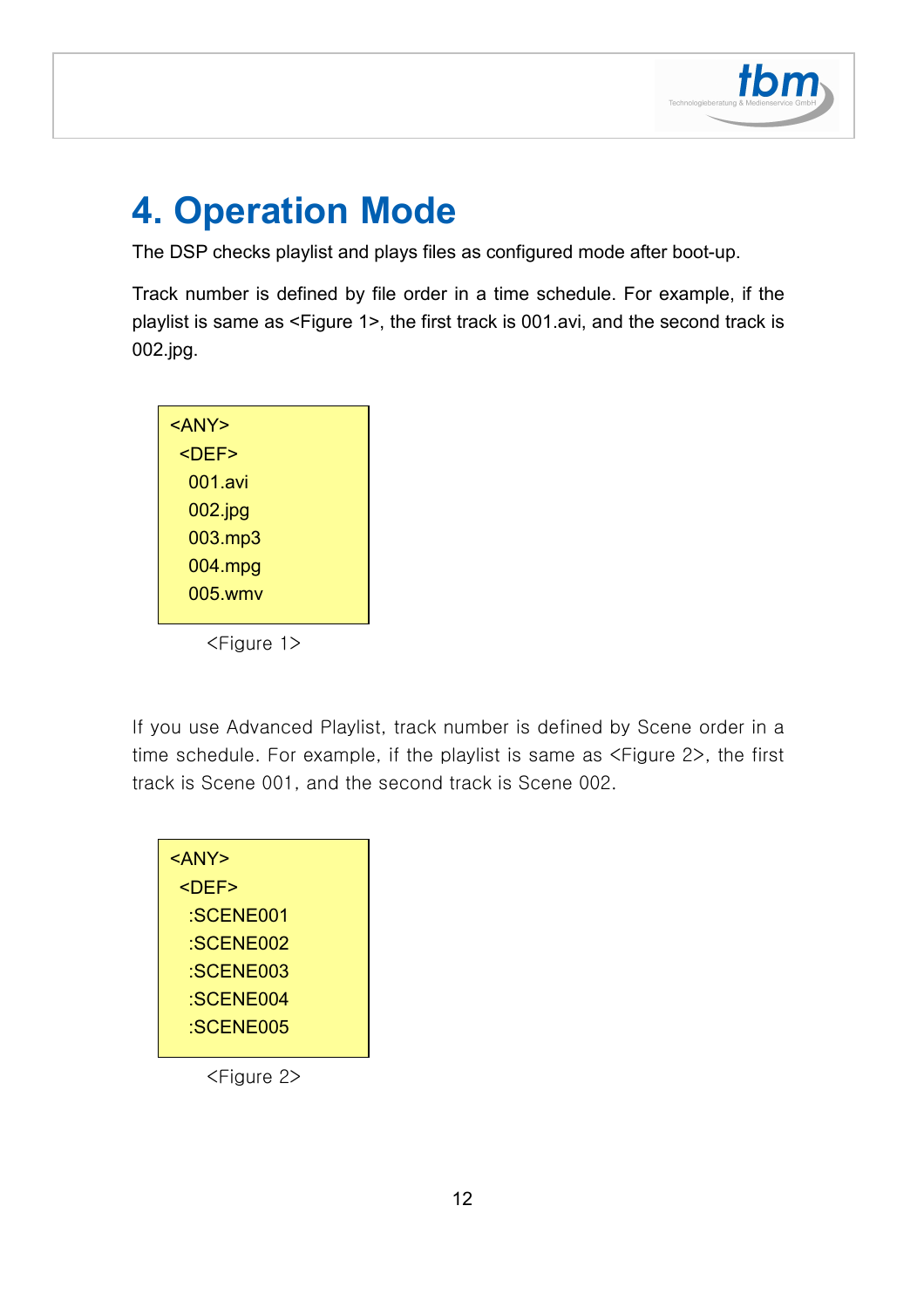

But in the case of Menu mode, if the playlist is same as <Figure 3>, the menu track is 000.avi, the first track is 001.avi, and the second track is 002.jpg. The menu track is always the first file in a time schedule.

| <any></any> |  |
|-------------|--|
| <def></def> |  |
| 000.avi     |  |
| 001.avi     |  |
| 002.jpg     |  |
| 003.mp3     |  |
| $004$ .mpg  |  |
| 005.wmv     |  |
|             |  |

<Figure 3>

If you use Advanced Playlist in the Menu mode, and the playlist is same as <Figure 4>, the menu track is Scene 000, the first track is Scene 001, and the second track is Scene 002. The menu track is always the first Scene in a time schedule.

| <any></any> |  |
|-------------|--|
| <def></def> |  |
| :SCENE000   |  |
| :SCENE001   |  |
| :SCENE002   |  |
| :SCENE003   |  |
| :SCENE004   |  |
| :SCENE005   |  |

<Figure 4>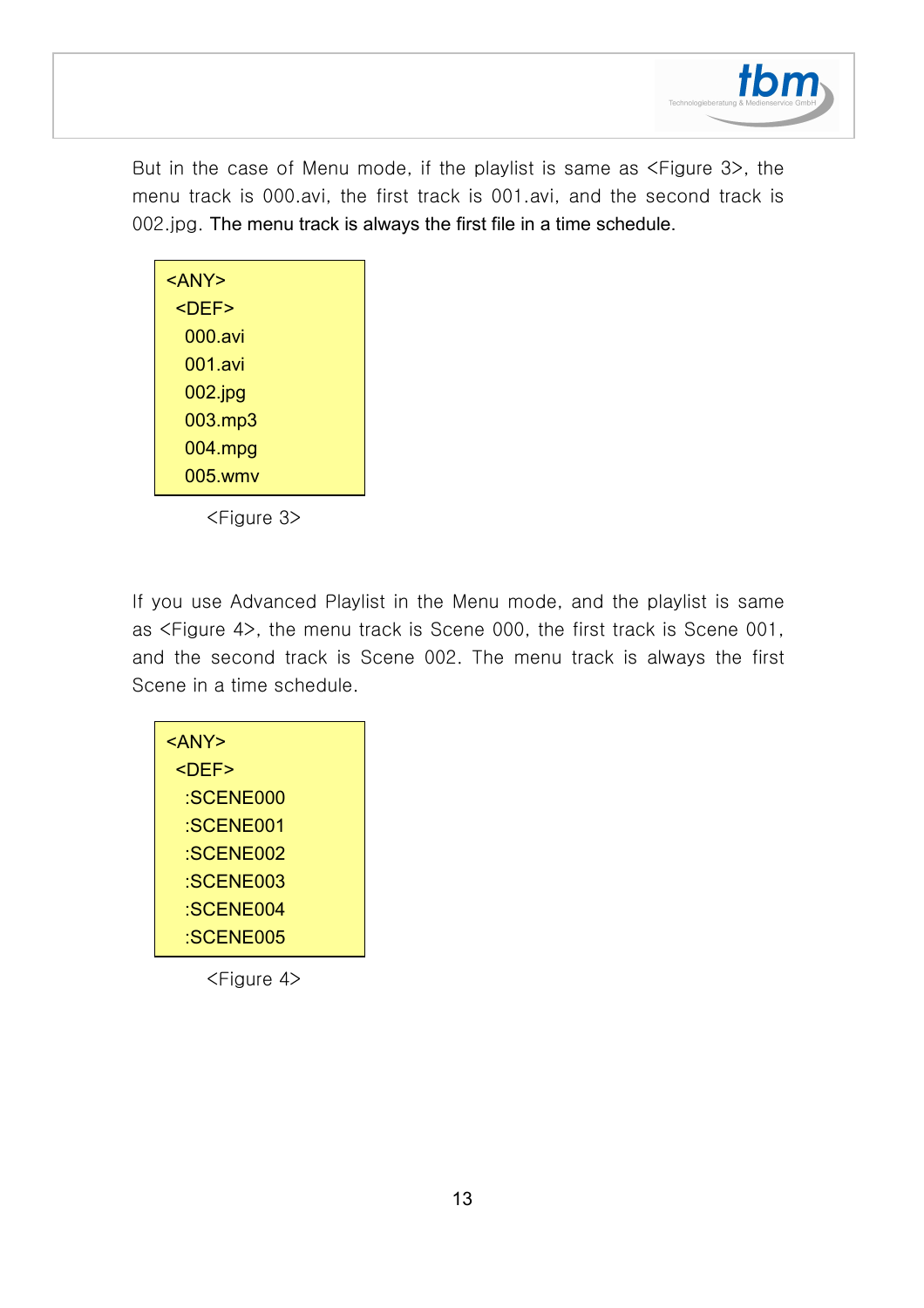

### **4.1 Standby Mode**

- DSP normally displays black screen. If DSP receives "Play Track" as command code, it plays corresponding track file. After it finishes playing corresponding file, DSP displays black screen.
- For example, if the playlist is same as <Figure 1> or <Figure 2>, DSP plays as follows.

```
black screen->(get 0x03 code)->003->black screen
```
### **4.2 Repeat Mode**

- DSP normally plays files from start track to end track as circulation way. If DSP receives "Play Track" as command code, it plays corresponding track file. After it finishes playing corresponding file, DSP starts from next track file.
- For example, if the playlist is same as <Figure 1> or <Figure 2>, DSP plays as follows.

```
001->002->003->004->005->001->(get 0x03 code)->003 
-2004-2005
```
### **4.3 Menu Mode**

- DSP normally plays menu file repeatedly. If DSP receives "Play Track" as command code, it plays corresponding track file. After it finishes playing corresponding file, DSP plays menu file repeatedly.
- For example, if the playlist is same as <Figure 3> or <Figure 4>, DSP plays as follows.

000->000->000->(get 0x03 code)->003->000->000->000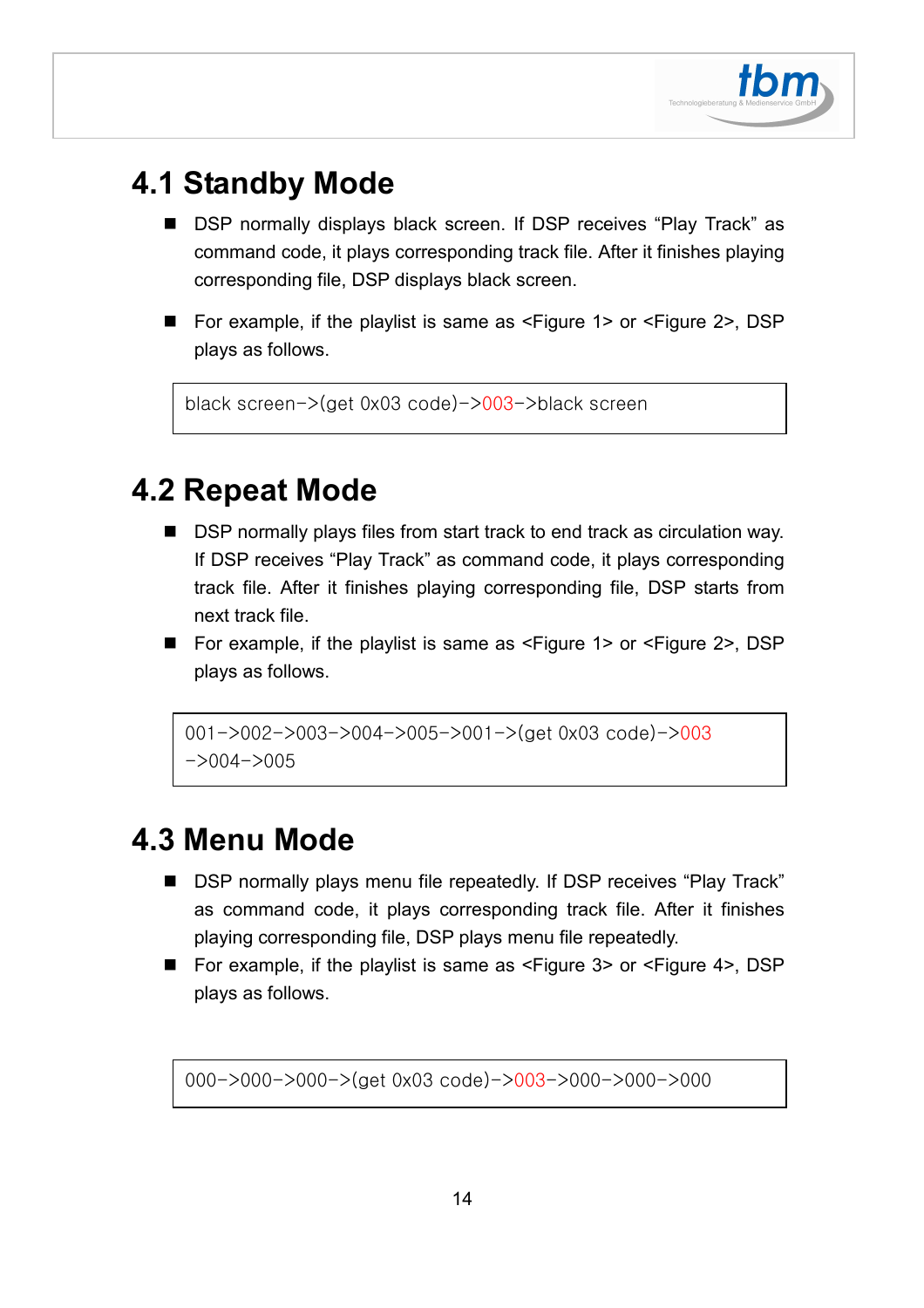

### **4.4 Continue Mode**

- DSP plays first track file repeatedly after boot-up. If DSP receives "Play Track" as command code, it plays corresponding track file repeatedly.
- For example, if the playlist is same as <Figure 1> or <Figure 2>, DSP plays as follows.

001->001->001->(get 0x03 code)->003->003->003->003